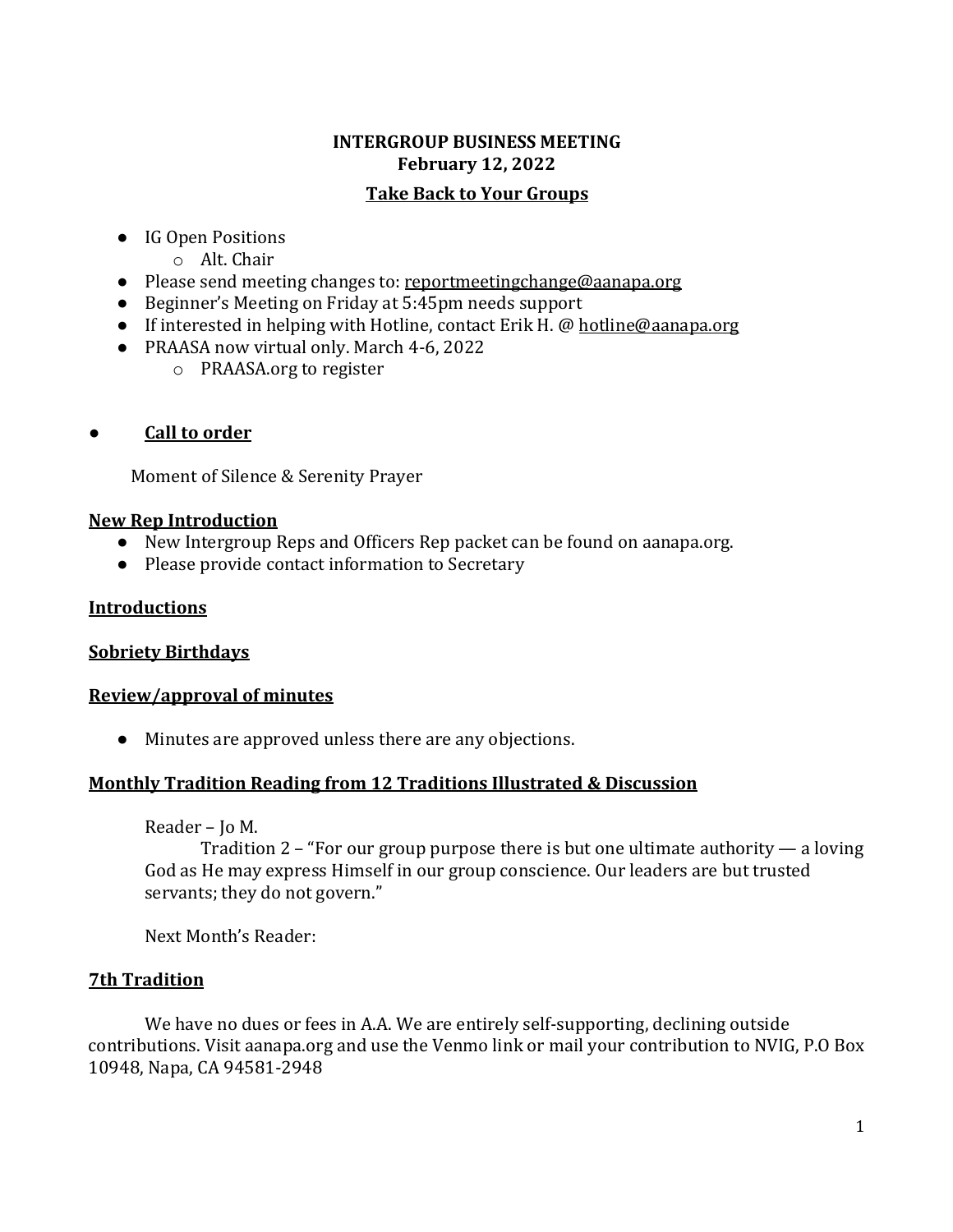2

### **Housekeeping Motions**

● These are procedural motions and pass if no objections. If the motion does not pass it will move to new business.

#### **Reports**

In an attempt to get best re-acquainted with Intergroup, I've begun dialogue with a few of you on various aspects of the business meeting functionality, continuity, web based communications and content. As mentioned above, we have but one open IG Commitment at this time. So welcome to those new and ongoing thanks to All in Service.

**Alternate Chair:** *Open Position* altchair@aanapa.org

**Secretary:** Seth T. Secretary **Secretary Secretary Constant Constant Constant Constant Constant Constant Constant Constant Constant Constant Constant Constant Constant Constant Constant Constant Constant Constant Cons** 

- Please update contact info
- Starting this month, due to family scheduling, I will only be able to stay in the meeting until 11:15am each Saturday. If the meeting is still going on, I am recommending we record the meeting for me to play back to capture the minutes.

#### **Treasurer:** Christina (Tena) [treasurer@aanapa.org](mailto:treasurer@aanapa.org)

| <b>February 2022 - Disbursement Recommendation</b> |            |  |
|----------------------------------------------------|------------|--|
| Checking Acct. Balance as of Jan 2022              | \$9,909.00 |  |
| <b>Prudent Reserve</b>                             | \$4,500.00 |  |
| <b>Balance to Disburse</b>                         | \$5,409.00 |  |
| <b>Disbursement Breakdown</b>                      |            |  |
| District 11 (45%)                                  | \$2,430.00 |  |
| Area 06 CNCA (45%)                                 | \$2,430.00 |  |
| <b>GSO NYC (10%)</b>                               | \$540.00   |  |
|                                                    |            |  |

**Chair:** Frank F. chair@aanapa.org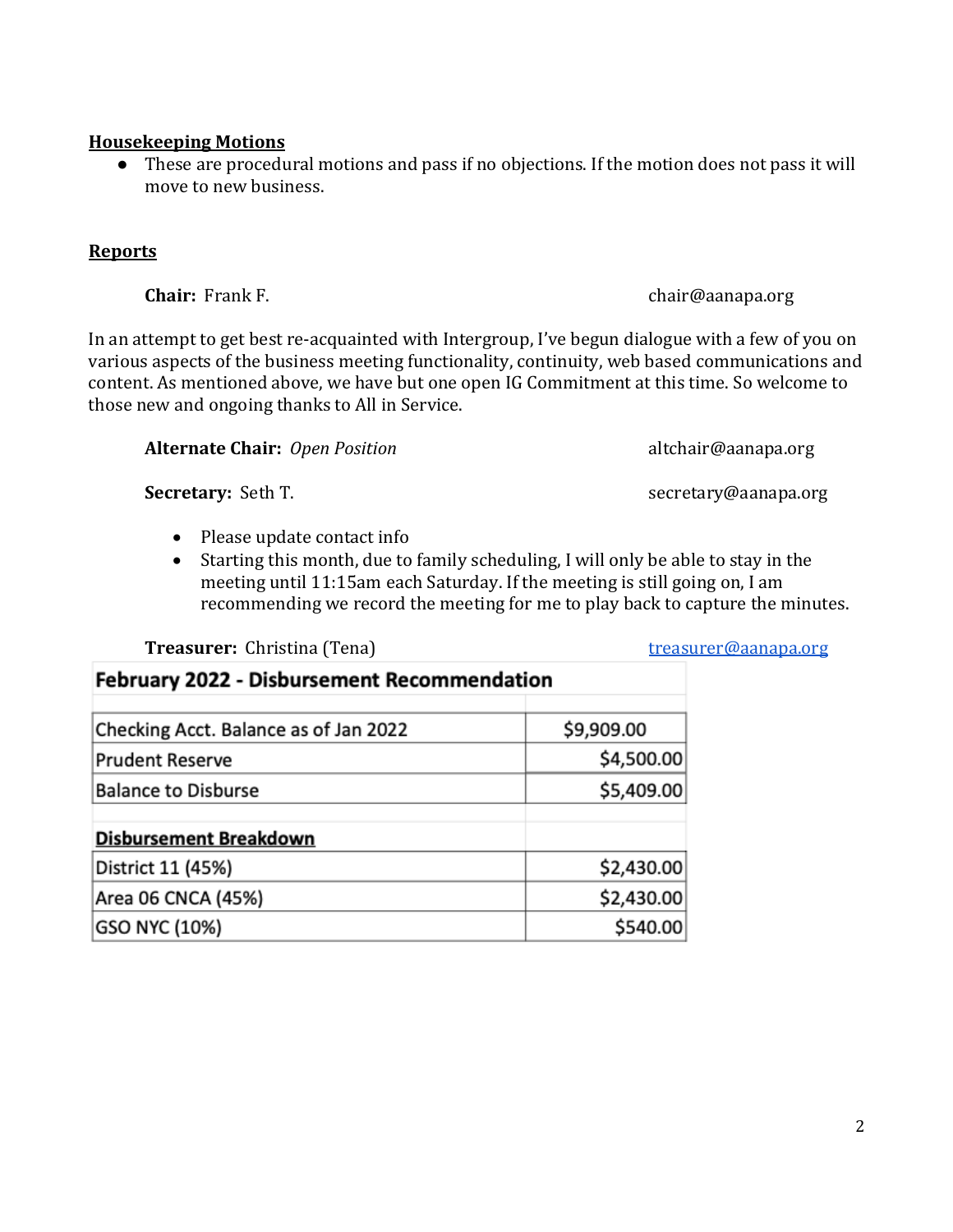| Treasurer's Summary February 2022 |            |         |                   |                         |            |
|-----------------------------------|------------|---------|-------------------|-------------------------|------------|
|                                   |            |         |                   | <b>STARTING BALANCE</b> |            |
| DATE                              | CKM        | PAY TO  | PURPOSE           | DEBIT                   | CREDIT     |
| 1/25/22                           |            | Deposit |                   |                         | \$1,778.50 |
| 1/29/2022                         |            | Deposit |                   |                         | \$2,874.51 |
| 1/31/2022                         |            | Deposit |                   |                         | \$144.08   |
| 2/7/2022                          |            | Deposit |                   |                         | \$70.00    |
| 2/7/2022                          |            | Deposit | <b>Bank Error</b> |                         | \$100.00   |
|                                   |            |         | Total             |                         | \$4,967.09 |
|                                   |            |         |                   |                         |            |
| <b>GRP CONTRIBUTIONS - FY22</b>   |            |         |                   |                         |            |
| 8 O'clock Croystalk               | \$264.27   |         |                   |                         |            |
| <b>8 O'clock Crosstalk</b>        | \$52.85    |         |                   |                         |            |
| <b>Being Coulet</b>               | \$121.52   |         |                   |                         |            |
| Birthday November                 | \$76.00    |         |                   |                         |            |
| <b>Birthdaty December</b>         | \$270.31   |         |                   |                         |            |
| <b>Birthday December</b>          | \$144.08   |         |                   |                         |            |
| Chosen Ones                       | \$250.00   |         |                   |                         |            |
| Crack House Literature            | \$47.77    |         |                   |                         |            |
| Day At A Time                     | \$204.00   |         |                   |                         |            |
| District 11 Literature            | \$35.50    |         |                   |                         |            |
| Herman                            | \$66.50    |         |                   |                         |            |
| Herman                            | \$149.50   |         |                   |                         |            |
| <b>Hut Group</b>                  | \$1,080    |         |                   |                         |            |
| <b>Hut Group</b>                  | \$103.60   |         |                   |                         |            |
| In The Park                       | \$500.00   |         |                   |                         |            |
| Joe's Group                       | \$90.48    |         |                   |                         |            |
| Joe's Group                       | \$146.45   |         |                   |                         |            |
| Keep It Simple                    | \$181.20   |         |                   |                         |            |
| Myhre                             | \$38.30    |         |                   |                         |            |
| New Life                          | \$222.44   |         |                   |                         |            |
| New Year Alcathon                 | \$25.00    |         |                   |                         |            |
| Random Cash                       | \$5.30     |         |                   |                         |            |
| Serenity On Saturday              | \$176.77   |         |                   |                         |            |
| <b>SOS</b>                        | \$18.20    |         |                   |                         |            |
| St. Helena Discussion             | \$88.67    |         |                   |                         |            |
| Sunday Night Big Book             | \$200      |         |                   |                         |            |
| Thanksgiving Alcothon 7th cash    | \$229.00   |         |                   |                         |            |
| Thanksgiving Alcothon H & I cash  | \$35.10    |         |                   |                         |            |
| Topic Discussion                  | \$75.00    |         |                   |                         |            |
| UpValley Step Sisters             | \$70.00    |         |                   |                         |            |
| <b>TOTAL</b>                      | \$4,967.09 |         |                   |                         |            |

# Literature Chair: Shaela A. [literature@aanapa.org](mailto:literature@aanapa.org)

| January 2022 |                                                               |          |
|--------------|---------------------------------------------------------------|----------|
| Elisabeth B. | 2 Spanish BB $//$ check #170                                  | \$19.00  |
| Thom H.      | 2 - BB, 8 - Living Sober // check #1317                       | \$59.00  |
| Trev W.      | 2 - BB, 1 - Daily Reflections, 1 - As Bill, 2 - 12x12 // cash | \$52.00  |
|              | <b>Total</b>                                                  | \$130.00 |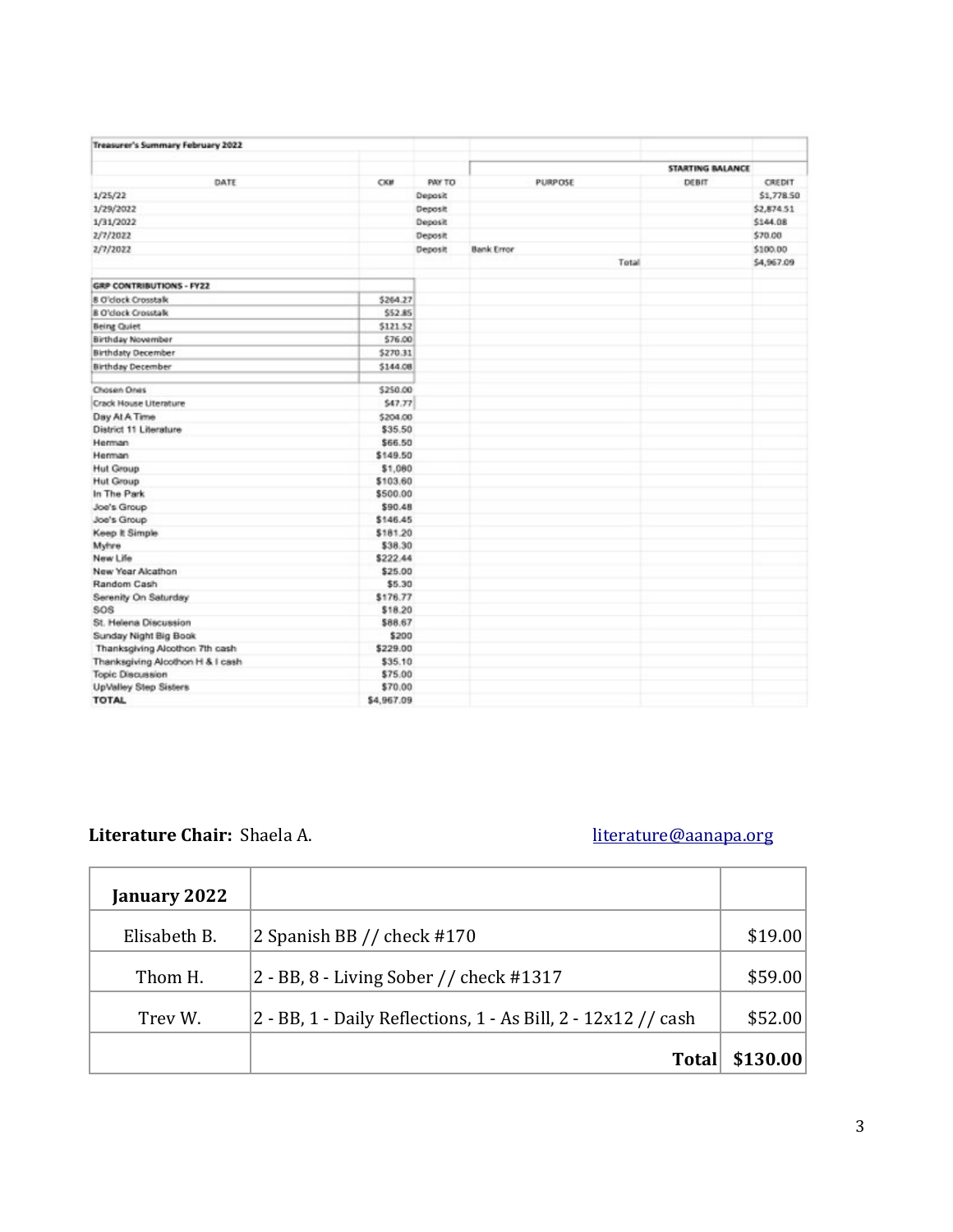I purchased a large variety of Spanish pamphlets, the new service manuals, as well as Big Books in English & Spanish on 01/13/2022. \$428.09 in purchases from World Services

### **Hotline Chair:** Erik H. **http://www.franchilderival.org** [hotline@aanapa.org](mailto:hotline@aanapa.org)

15 calls routed to men. 10 calls routed to women. 19 calls routed to the general extension. Most calls lasted less than a minute. There were 2 calls lasting nearly 30 minutes.

 I am contacting the people currently on the on-call list to confirm they are still interested in serving and working to shore up coverage where it is needed.

- 1. Continued maintenance to keep website and meeting info updated
- 2. Wordpress 5.9 will be updated
- 3. Events page will look a bit different
- 4. Still in the process of cleaning up and consolidating the web page highlights section (WIP)
- 5. Looking for feedback on Spanish meeting inclusion

| <b>Meeting Schedule Chair: Jo M.</b><br>No report submitted    | meetings@aanapa.org        |
|----------------------------------------------------------------|----------------------------|
| <b>Newsletter Chair: Catherine F.</b><br>No report submitted   | newsletter@aanapa.org      |
| <b>Delegates at Large:</b> Katie Z. and John B.                | delegateatlarge@aanapa.org |
| The delegates at large attended the following meetings.        |                            |
| 0730 Sunday Being Quiet Meditation - 1930 Sunday Cottage Group |                            |
| 1200 Monday Stepping Stones - 1730 Wed TGIW Group              |                            |
| 1800 Wed Upvalley Step Sisters - 1730 Friday TGIF meeting      |                            |

**Birthday Meeting Chair:** Meghan T. & Heather B. [birthdaymeeting@aanapa.org](mailto:birthdaymeeting@aanapa.org)

**Web Editor:** Patty B. [webeditor@aanapa.org](mailto:webeditor@aanapa.org)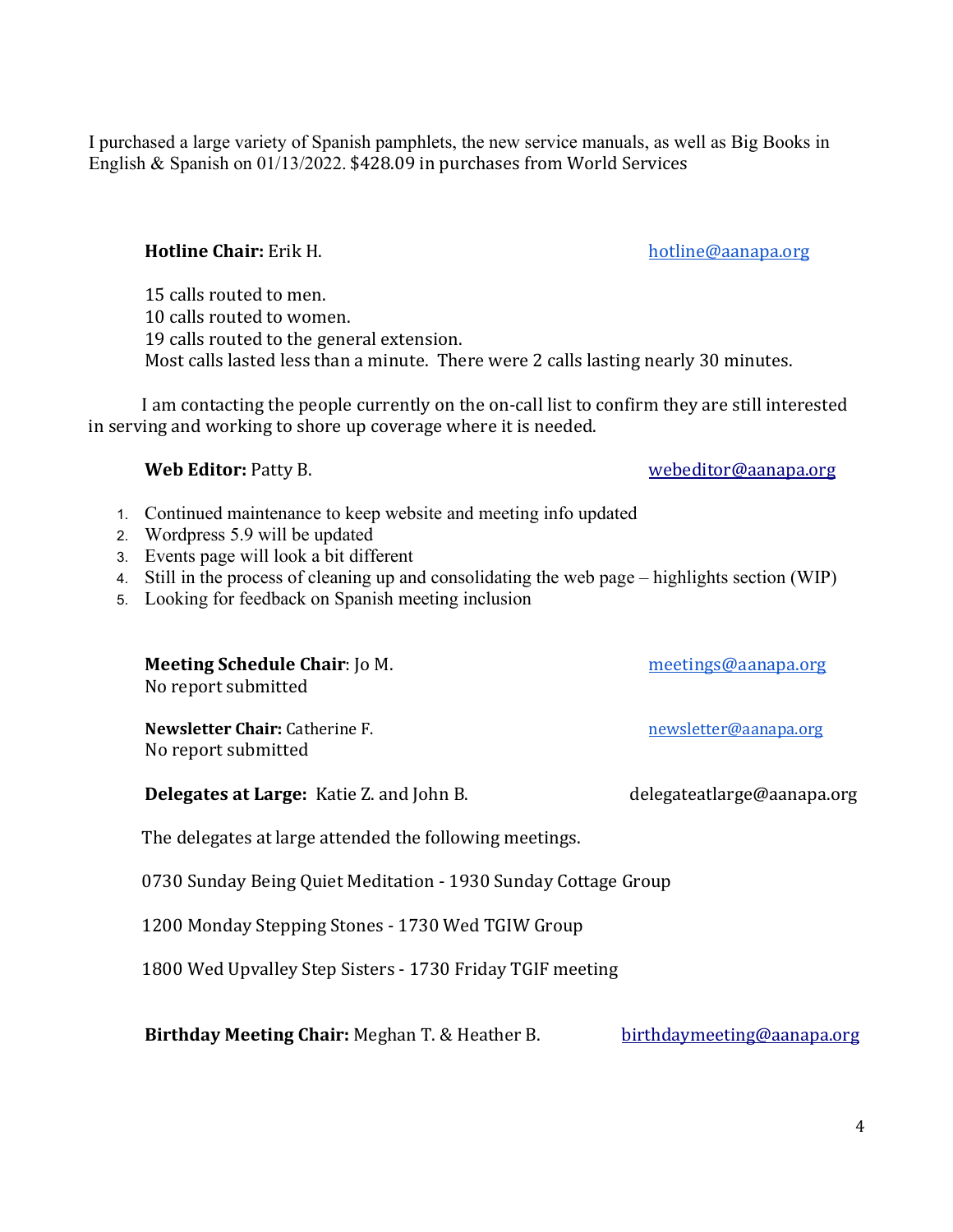#### **NAPA VALLEY INTERGROUP INCOME/EXPENSE SHEET**

| EVENT: Napa Valley Birthday Meeting                   |        |
|-------------------------------------------------------|--------|
| DATE: January 28, 2022                                |        |
| GROUP NAME: Birthday Meeting                          |        |
| CONTACT NAME: Heather Burton                          |        |
| CONTACT EMAIL OR PHONE: 707-254-8966                  |        |
| <b>INCOME</b>                                         |        |
| <b>NV INTERGROUP CONTRIBUTION</b>                     |        |
| 7 <sup>TH</sup> TRADITION                             | 121.00 |
| <b>H&amp;I</b>                                        | 27.80  |
|                                                       |        |
| <b>TOTAL INCOME</b>                                   | 148.80 |
| <b>EXPENSES</b><br>Description with receipts attached |        |
|                                                       |        |
| <b>Birthday Cake</b>                                  | 40.00  |
|                                                       |        |

|                                              | <b>TOTAL EXPENSES</b> | 40.00 |
|----------------------------------------------|-----------------------|-------|
| <b>FOR TREASURER'S USE ONLY</b>              |                       |       |
| NET INCOME/EXPENSE:<br>$S^{\circ}$<br>108.80 |                       |       |

### **General Service Liaison:** Jo M.

No report submitted

# **Hospitals and Institutions Liaison:** John C. *[john@curnutt.org](mailto:john@curnutt.org)*

No report submitted

**Napypaa Liaison:** *Open Position*

# Financial Oversight Committee: Erik S. [financial@aanapa.org](mailto:financial@aanapa.org) No report submitted

# **NV Ad Hoc Website Committee:** Jeff D.

1) Continuing to update the front page a) new content for What's New